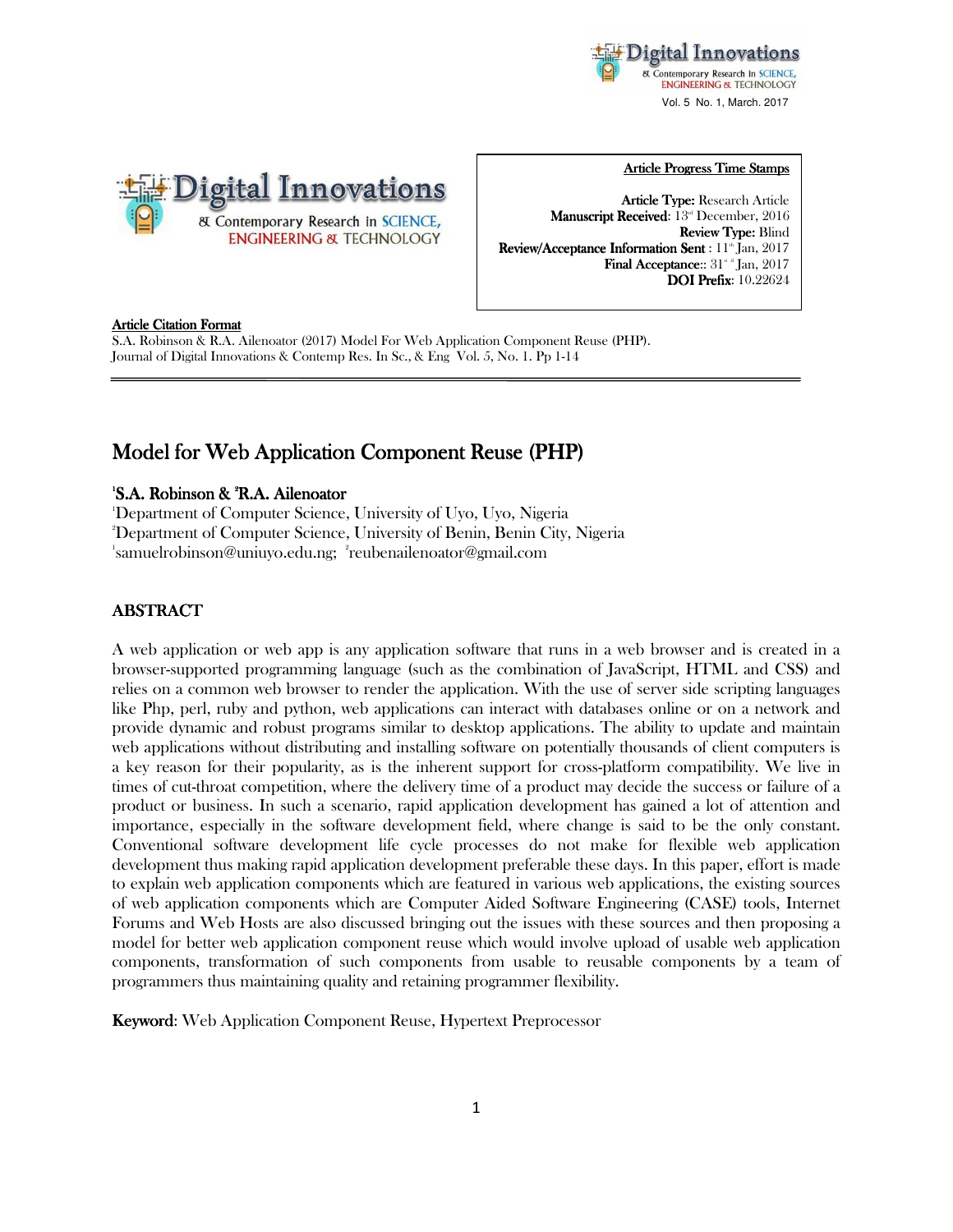

# 1. INTRODUCTION

A component is an encapsulated piece of code that performs some function for an application. In a more practical sense, a component is an object that contains code to manipulate data from one form to another, and which provides access to that code through a well-specified set of publicly available services (Bauer, 1993 and Homer, 2013).This function could be the processing of a business rule, like the computation of a sales tax, or it could be the retrieval of some information from a database for an application. The key characteristic of a component is that when it is created for use, the code for the component, as well as the information associated with the component, are packaged together(Gaedke and Rehse, 2000).

In this way, if there are multiple versions of the same component in use at one time, each one keeps its information separate from the others. There is no danger of information in one polluting the information of another. In addition to the type of work that it performs, a component is also defined by its interface. A Web site consists of a set of related Web pages grouped together by some means. Generally, a Web site is all of the pages that exist on a server, or within a folder on that server. For example, all of the pages that are on the http://www.examplesite.com server are considered part of that Web site. The correlation between the pages on a site is maintained by the links within each page on the site. The links on each page in the site will take users to other pages within the site. In this way, the pages that make up the site internally maintain the hierarchy of the site (Gaedke and Rehse, 2000).

These pages are still subject to the restriction of the Web server architecture, in that the server does not maintain information about the series of requests from a particular client. So while this related set of Web pages that make up a Web site are beginning to look more like an application, there are still some missing components. Web Applications are applications in the traditional sense, -in that they provide a service to the user of the application. They are different in the way that they are created as well as in the components that make them up. A traditional application requires a special set of files during development, but distributes different outputs.

#### 2. REVIEWED OF RELATED WORKS

Web applications evolved from Web sites or Web systems. The first Web sites, created by Tim Berners-Lee while at CERN (the European Laboratory for Particle Physics), formed a distributed hypermedia system that enabled researchers to have access to documents and information published by fellow researchers, directly from their computers (Schwabe, 2001). Documents were accessed and viewed with a piece of software called a browser, a software application that runs on a client computer (Homer, 2013). With a browser, the user can request documents from other computers on the network and render those documents on the user's display. To view a document, the user must start the browser and enter the name of the document and the name of the host computer where it can be found. The browser sends a request for the document to the host computer. The request is handled by a software application called a Web server, an application usually run as a service, or daemon that monitors network activity on a special port, usually port 80. The browser sends a specially formatted request for a document (Web page) to the Web server through this network port. The Web server receives the request, locates the document on its local file system, and sends it back to the browser.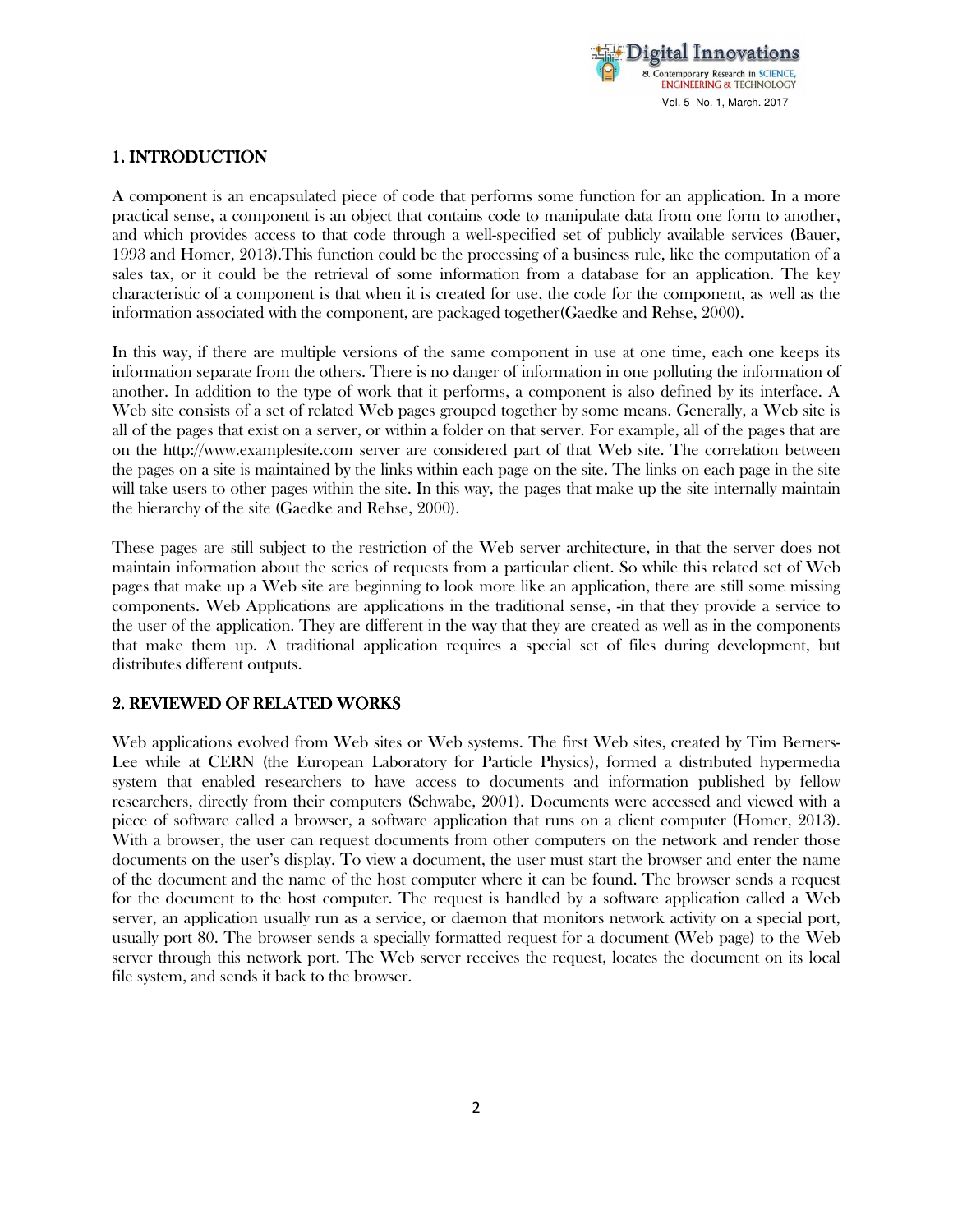igital Innovations & Contemporary Research in SCIENCE, **ENGINEERING & TECHNOLOGY** Vol. 5 No. 1, March. 2017



Figure 1: Web application architecture (source: www. investintech.com)

# 2.1 Web Applications Vs Web Sites

A standard website is generally content-centric (Bauer, 1993). That means it focuses on providing the web user with information, generally in a static layout with static links to other pages filled with static content. In a nutshell, there's not much to do aside from read each page. A web application means there is more to be done. It means some task can be accomplished, a goal can be attained or some expectation can be met. That is all rather esoteric so let's delve further into it with some sort of an example (Schwabe, 2001).

# 2.2 Hypertext Preprocessor 2.2 Hypertext Preprocessor PHP

PHP is a server-side scripting language designed for web development but also used as a general-purpose programming language. As of January 2013, PHP was installed on more than 240 million websites (39% of those sampled) and 2.1 million web servers. Originally created by RasmusLerdorf in 1994, the reference implementation of PHP (the Zend Engine) is now produced by The PHP Group. While PHP originally stood for Personal Home Page,it now stands for PHP Hypertext Preprocessor, which is a recursive acronym (Homer, 2013).

PHP code can be simply mixed with HTML code, or it can be used in combination with various templating engines and web frameworks. PHP code is usually processed by a PHP interpreter, which is usually implemented as a web server's native module or a Common Gateway Interface (CGI) executable.

- PHP is a widely-used, open source scripting language. PHP scripts are executed on the server. PHP costs nothing, it is free to download and use. PHP is an amazing and popular language.
- It is powerful enough to be at the core of the biggest blogging system on the web (WordPress)
- It is deep enough to run the largest social network (Facebook)
- It is also easy enough to be a beginner's first server side language!

# 2.3 Usability Vs Reusablity In Web Applications 2.3 Usability Applications

Most web applications developed in php have usable components which are coded by the programmer to suit the specific function required (Tramontana, 2009). The components used which are present in other web applications are customized only. Usable codes in php are fully adapted to the web application being developed. Such usable codes would contain specific variable names. Consider the code segment below: <?php

 $\gamma = \$ [sql = "select \* from users where username = ' $\gamma$  POST[user]' "; ?>

# Code segment 2.1 Usable Code Segment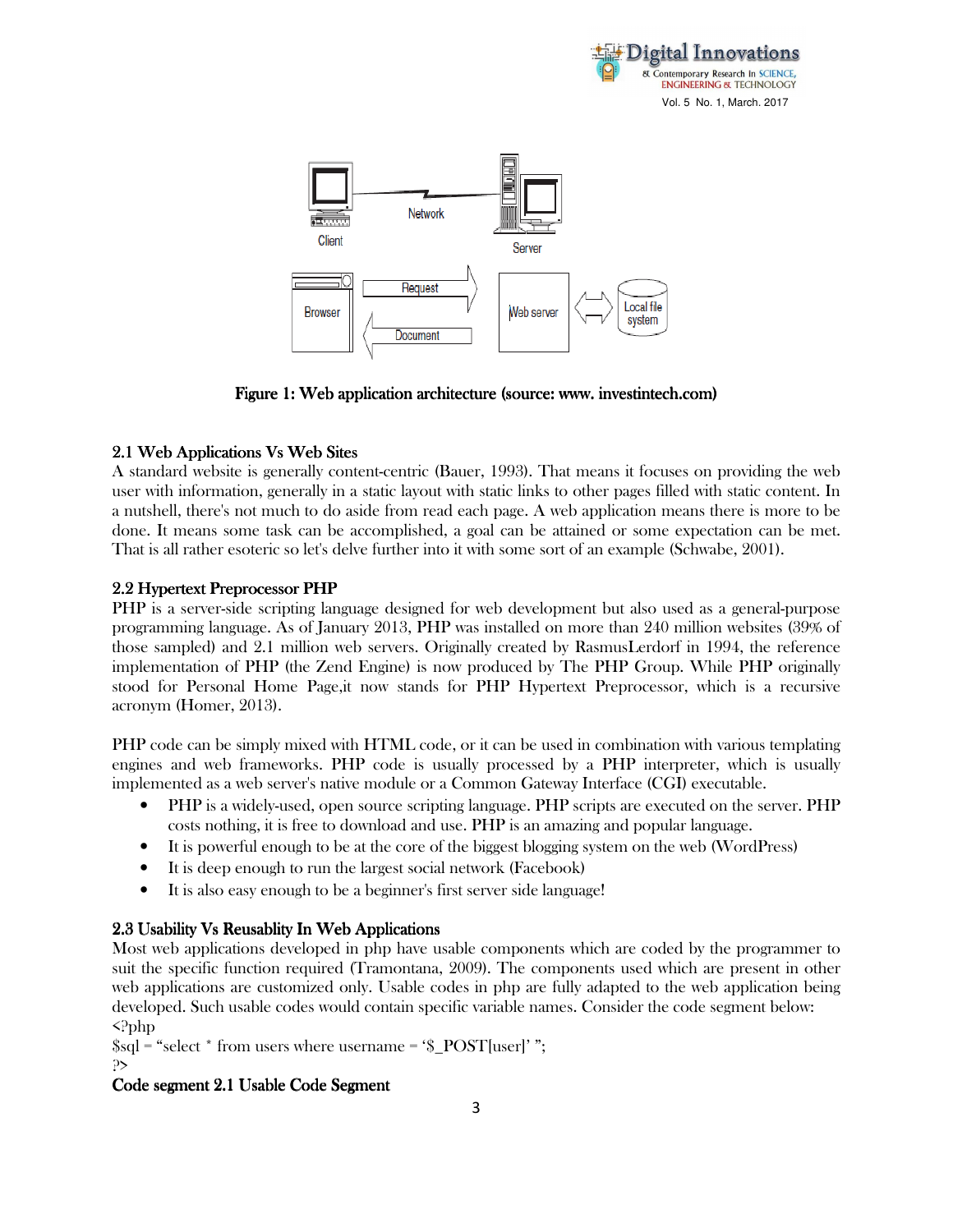

The code above checks a database for a user using the username stored in the variable named \$\_POST[user]. Reusability would ensure that if this code is called, the programmer needs not know the details of the code before he uses it. A reusable code would then have generic names and extra lines of code to create dynamism. The reusable code format for the above code would thus be: <?php

 $$username = $_POST['username']$ ; //change to username textbox  $\gamma = \gamma$  is sql = "select \* from users where username = ' $\gamma$ username' "; ?>

#### Code segment

#### 2.3.1 Reusable Code Segment

In the above code, an extra line of code was added to ensure that the variable is dynamic and comment was added to make it readable. The entire programmer needs to do when reusing this code is change the source of value of the variable to suit the new application.

It is worthy to note that reusability increases the lines of code and requires the use of more general terms as it aims for reuse.

#### 2.4 Types of Web Application Component Reuse

In software engineering, there are three types of reuse: Application System Reuse which involves reusing an entire application by incorporation of one application inside another (COTS reuse)development of application families (e.g. MS Office); Component Reuse which involves the use of components (e.g. subsystems or single objects) of one application reused in another application and Function Reuse which means reusing software components that implement a single well-defined function (Griffiths, 2013).

## 2.5 Preparing Web Application Components for Reusability

In order to make components reusable, certain steps need to be taken. The first step would be to remove hard coding in components and make variables dynamic. Another requirement is the translation from procedural to object oriented programming. Security and robustness features should also be added to make the code meet the test of time in terms of quality and productivity. Documentation and testing are also important to make programmers understand the usage of the reusable components. The following sections discuss more on these preparation steps.

#### 2.6 Procedural Vs Object Oriented Programming 2.6 Procedural Vs Object Oriented

PHP has support for both procedural and object oriented programming. This creates flexibility for programmers especially when scripts need to be mixed up with html codes but using procedural programming paradigm has been found to limit code reusability. Object oriented programming in php is best suited for building reusable components since it supports code re-use, portability, structure, meaning, control, separation of responsibility, time and reduces dependencies. It is worthy to note that object oriented programming does not affect the functionality of the produced web application but is focused more on the reusability of components (Hayes, 2008 and Quaint, 2014).

# 2.7 Making PHP Code Reusable

No one likes to write similar code over and over again and whenever one writes code one of the aims should be to avoid any repetition. Not only does it mean that writing more code could be avoided, but it'll help to make applications more efficient. PHP is well geared to enable you to do this by giving you the ability to create functions and classes, and there are a few simple things you can do to help you make your code more reusable.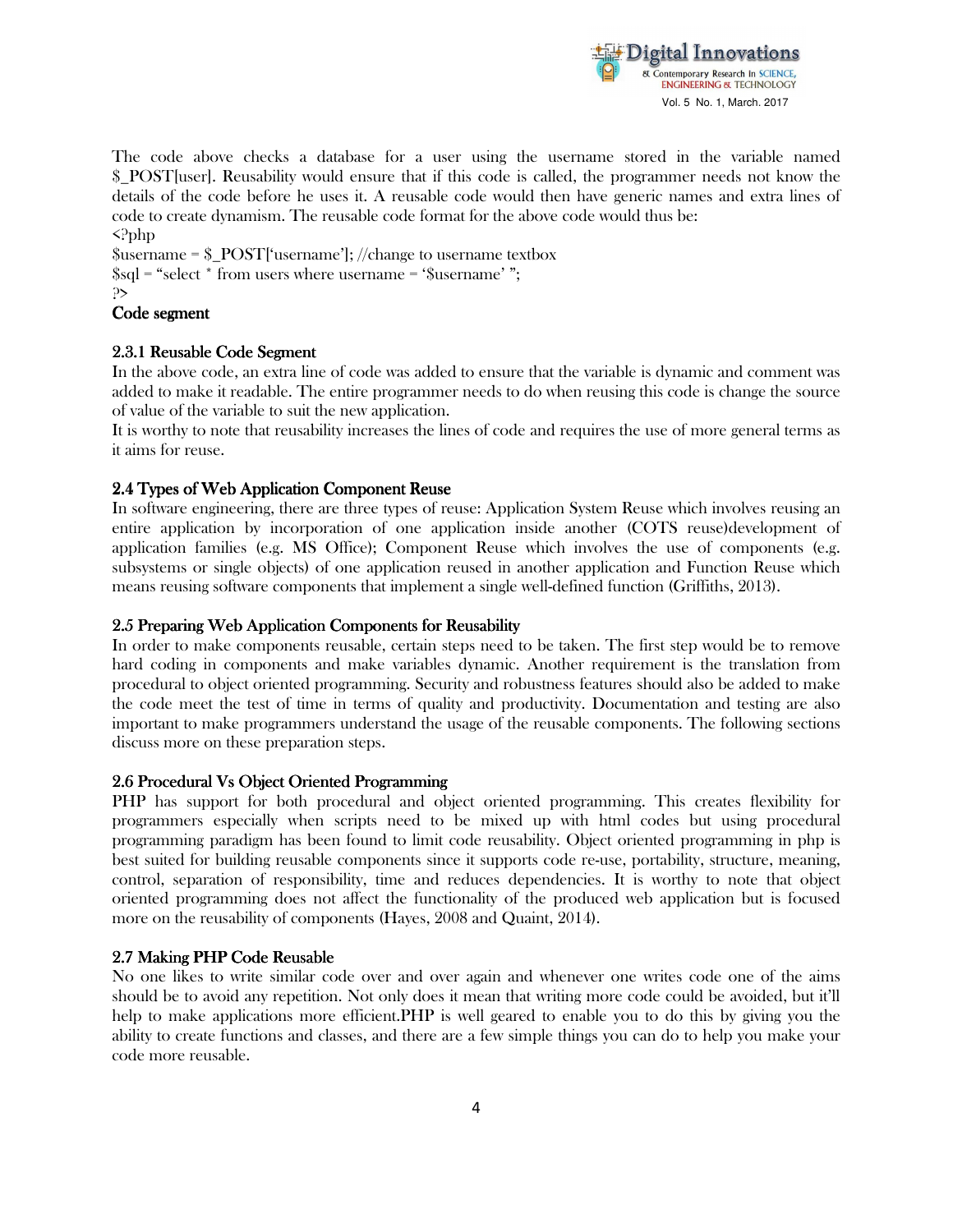

#### 2.8 Removing Hardcoding from Variable Names

In choosing variable names, many programmers make the repeated mistake of using hardcoded names. An example is in a developed a class which gets information from a social network account, and somewhere the programmer will need to send the social network an identifier for an account. Somewhere in the class will be a variable that defines that ID. Instead of having something like:

```
private $identifier = 'some_unique_identifier'; 
In order not to hardcode variables, it is preferable to use the code below: 
private $identifier = null; 
public function set_identifier($id = null) 
{ 
if(!is_null($id)) 
   { 
      $this->identifier = $id; 
   } 
}
```
#### 2.9 Issues with Forums

One issue with forum is the lack of proper coordination of content. Code uploaded in forums often lack coordination and as such could be guess work or a try and error approach. Most codes uploaded are also mostly procedural giving a quick way out. The codes also lack security and robustness in most cases. A major issue is the lack of complete components or whole reusable systems since it is simply a forum for interaction among programmers. Internet forums have the following problems:

- Opens programmers up to hackers, spammers and predators. This could be of a very damaging effect to web applications developed with components gotten from such forums.
- Creating a successful forum is exhausting because the forum-master must present all the topics for discussion on a continuous basis for months, and the topics have to be interesting so that people start commenting. This means that the forum-master must also make sure that what is being posted is not spam and non-sense (all time-consuming aspects). Otherwise, all of the work and hard efforts will go to waste.
- Administrators can edit people's code, and they can ban/mute people if they put some ideas with which they don't feel comfortable with, even if the ideas may be useful and true to others. This would limit the amount of reusable code components that can be placed in such forums.
- People may give up posting due to the responses lacking body language, taking much longer to propose than verbal conversations, and being misleading and useless.

#### 3. OUR APPROACH

Considering the problems with the existing methods discussed, we present a model that would help in making code reusability in PHP web applications more effective. This model is designed with a view to enable flexibility on the part of programmers while building web applications rapidly using PHP. This model would present programmers with reusable component on request which could be adjusted to suit development. In this model usable PHP web application components would be submitted to the internet site repository. The usable codes would then be translated from procedural to object oriented format if not already so. When programmers would request these reusable components, they are then given from the site and could make use of those components in their development. This model would allow for programmer flexibility as he has full access to the components unlike when using CASE tools which build the entire system following specified formats.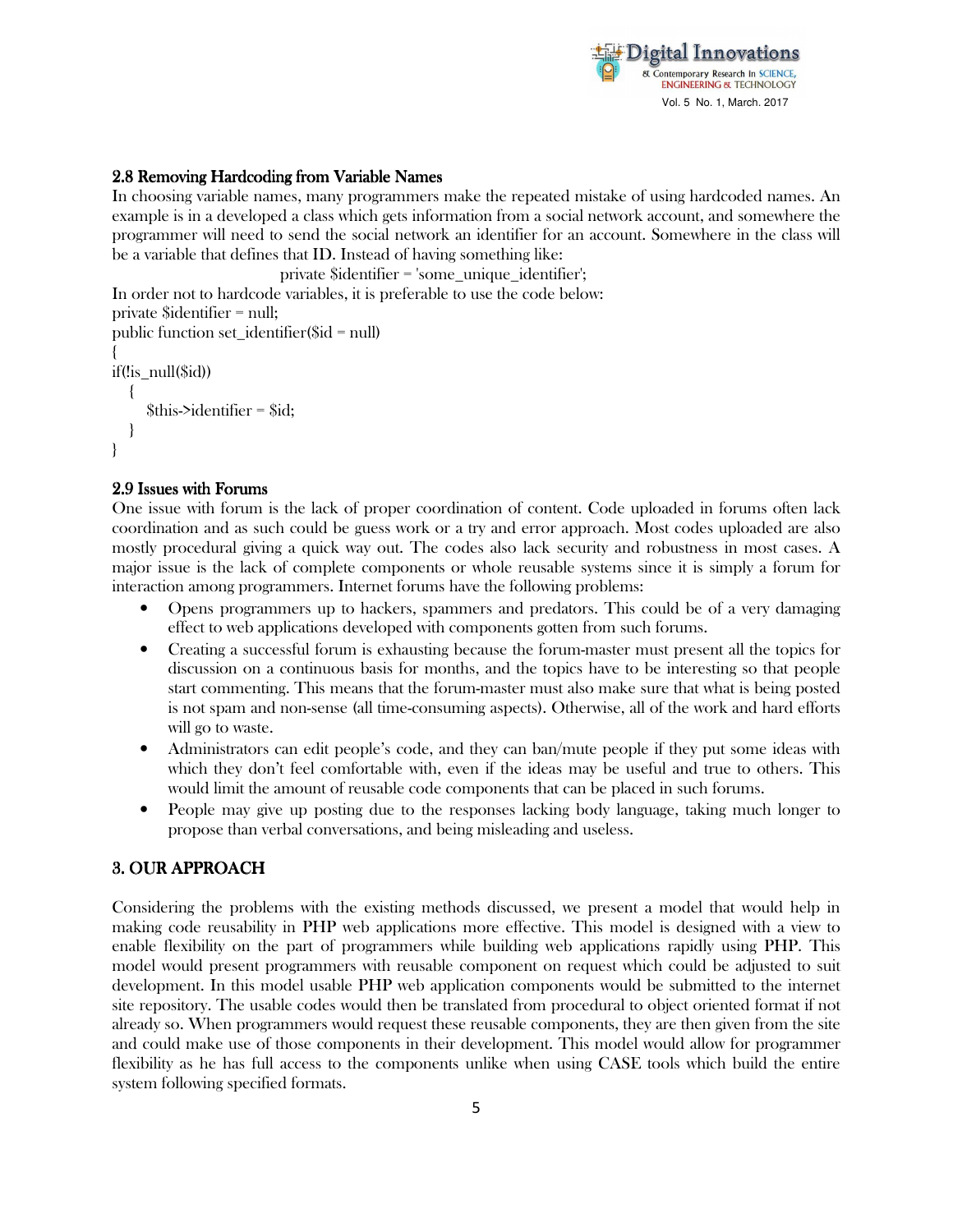

The programmer may choose to modify codes depending on need and would better create a dynamic system. This model would enhance standard in web applications and make them more secure and robust as these features would be added to usable components while transforming them to reusable components. Components of web application fully reusable could be channeled using this model to programmers requesting them.

## 3.1 Research Methodology 3.1 Research Methodology

In carrying out this research, a case study was chosen - PHP which is a popular server side scripting language and also a general purpose programming language. Code segments, files and whole software systems built using PHP in areas of medicine, social networks, management systems and fuzzy logic systems were collected and examined with a view to identifying usable components. These usable components discovered such as login component, video select, file download, web cam view, database manipulation and sign-out components were converted from usable to reusable components by adding robustness, security, documentation, removing hard coded variables and statements and transforming procedural to object oriented programming paradigm which is supported by PHP. Observations were made during practical deployment of these reusable components and the findings were noted. CASE tools and forums were also examined with a view to finding flexibility and security properties as they also serve as sources of PHP components. A model was proposed to marry the patterns of transformation and the overall architecture of getting usable components and making them reusable and available to PHP programmers.

The summary of steps in using this centralized model are presented below:

- Identifying usable Components
- Upload usable components on centralized system
- Transform components from usable to reusable adding all required features
- Make component available for download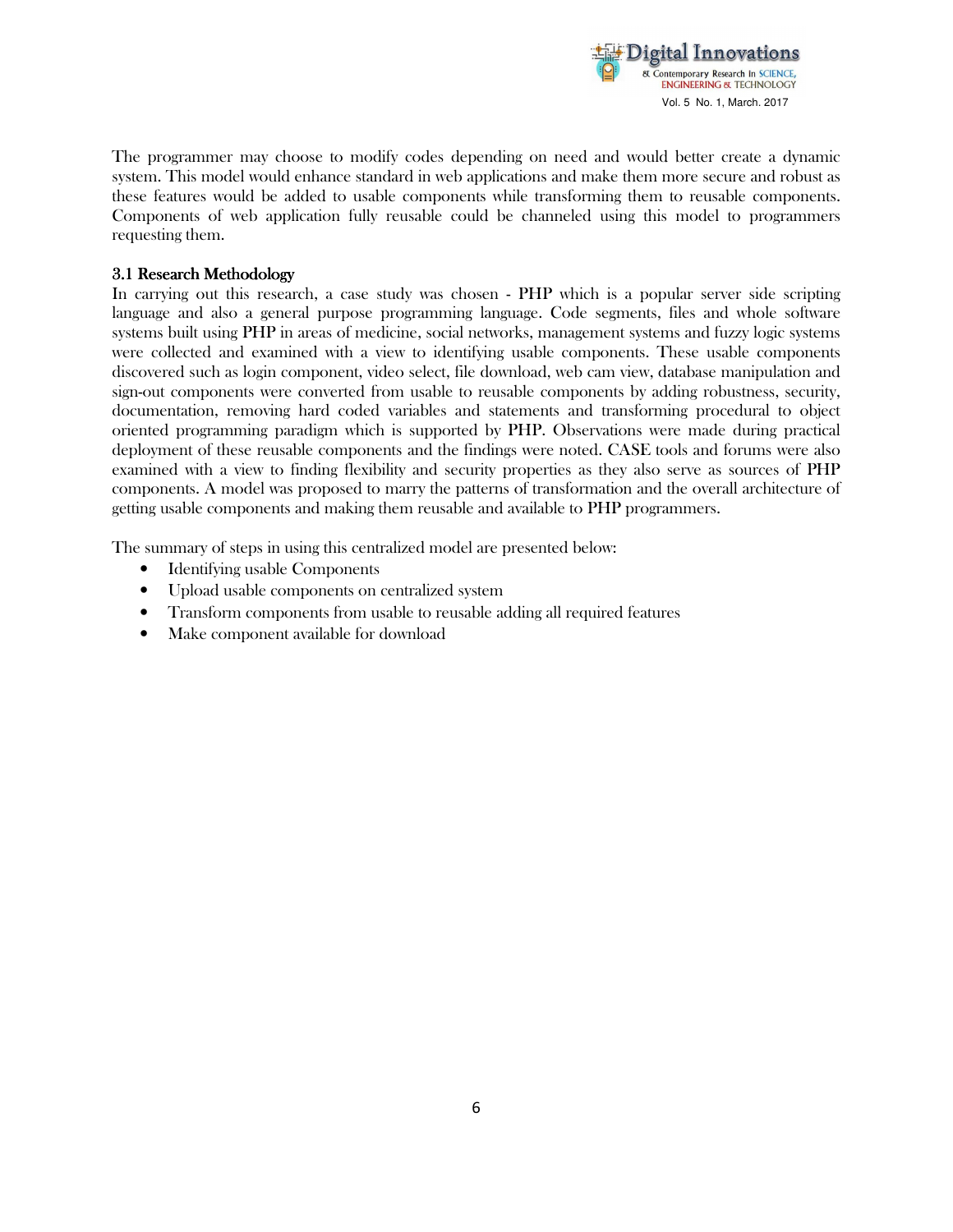



Figure 2; Centralized Repository for Web Application Component Reuse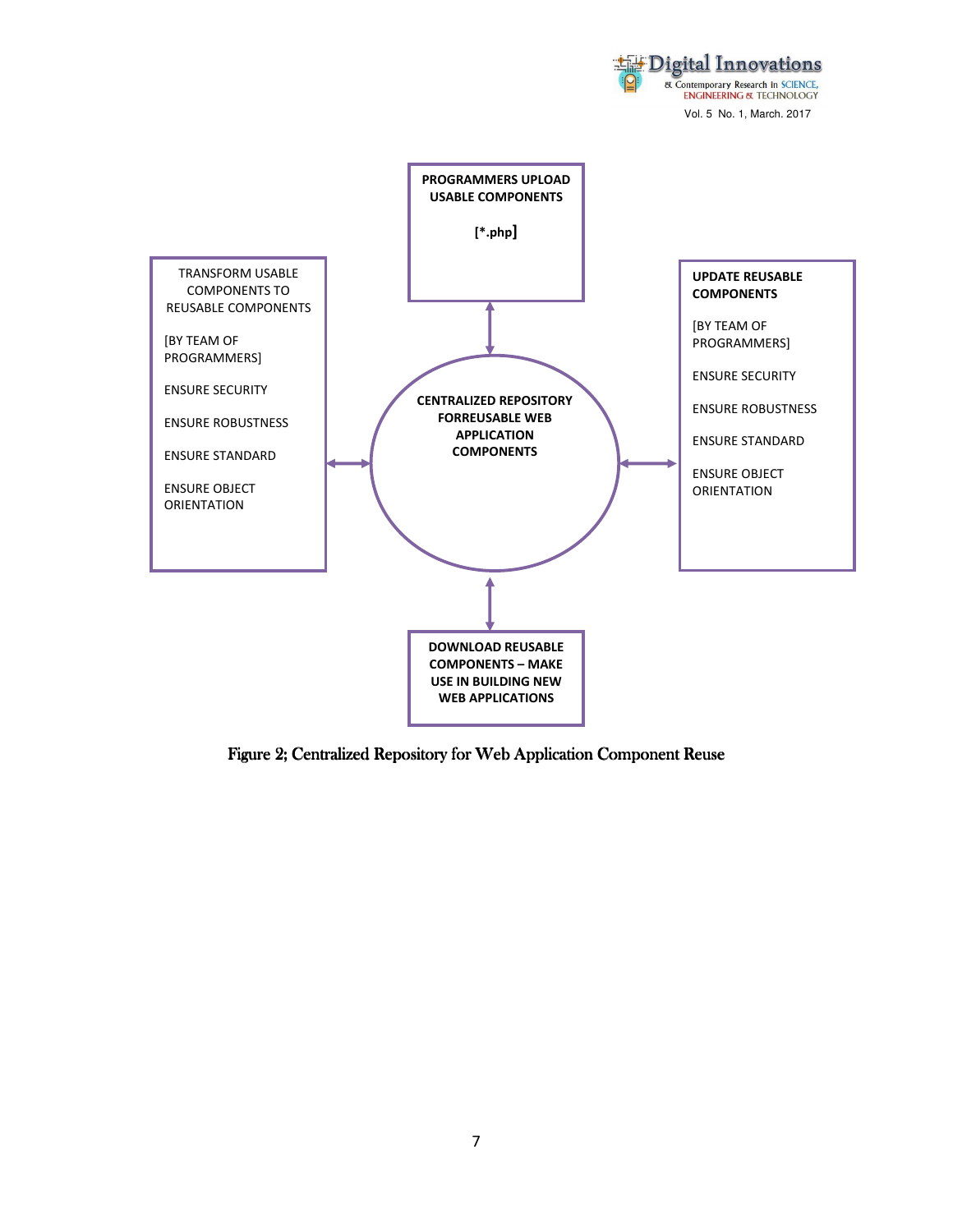

## 3.2 Transformation from Usable to Reusable Code

The following sub sections show transformation from procedural to object oriented components using a few example components. Some of these transformation feature documentation, security, generalization and object oriented programming. Transformations are made with the aim of making the components reusable (Lim, 1994).

## 3.3 Transforming Login Component (Security and OOP)

The code sample below shows the typical usable php login :

\$username = strtolower(\$\_POST['username']);  $spassword = md5(\text{strtolower}(\$~POST[password']));$ \$qry = mysql\_query("select \* from users where username = ('\$username') and password = ('\$password') ") or die(mysql\_error());  $\text{\$no = mysql num rows}(\text{\$qry});$ if  $(\text{no} == 0)$  {  $\text{server} = \text{Wrong login details};s$ }

#### Code segment 4.2 Sample Login Procedural component

The transformed procedural code would look this way in object oriented format:

```
{ 
public function login($username,$password) { 
        $username = mysql_real_escape($username);
        $password = mysal real escape($password); $qry = mysql_query("select * from users where username = ('$username') and password = 
('$password') "); 
        if (mysql_num_rows(\gamma > 0) {return true;}
         else {return false;} 
         } 
} 
//usage 
$user = new users();$login = $user->login($_POST['username'], $_POST['password']);
if ($login) 
{ 
//next action 
}
```
Code segment

class users

#### 3.3 Object Oriented Login component

From the code segments on login (procedural and object oriented), there are extra lines of code but the output is more structured. Programmers argue that codes are functional even though not structured and could be reused this way. This issue is further discussed in section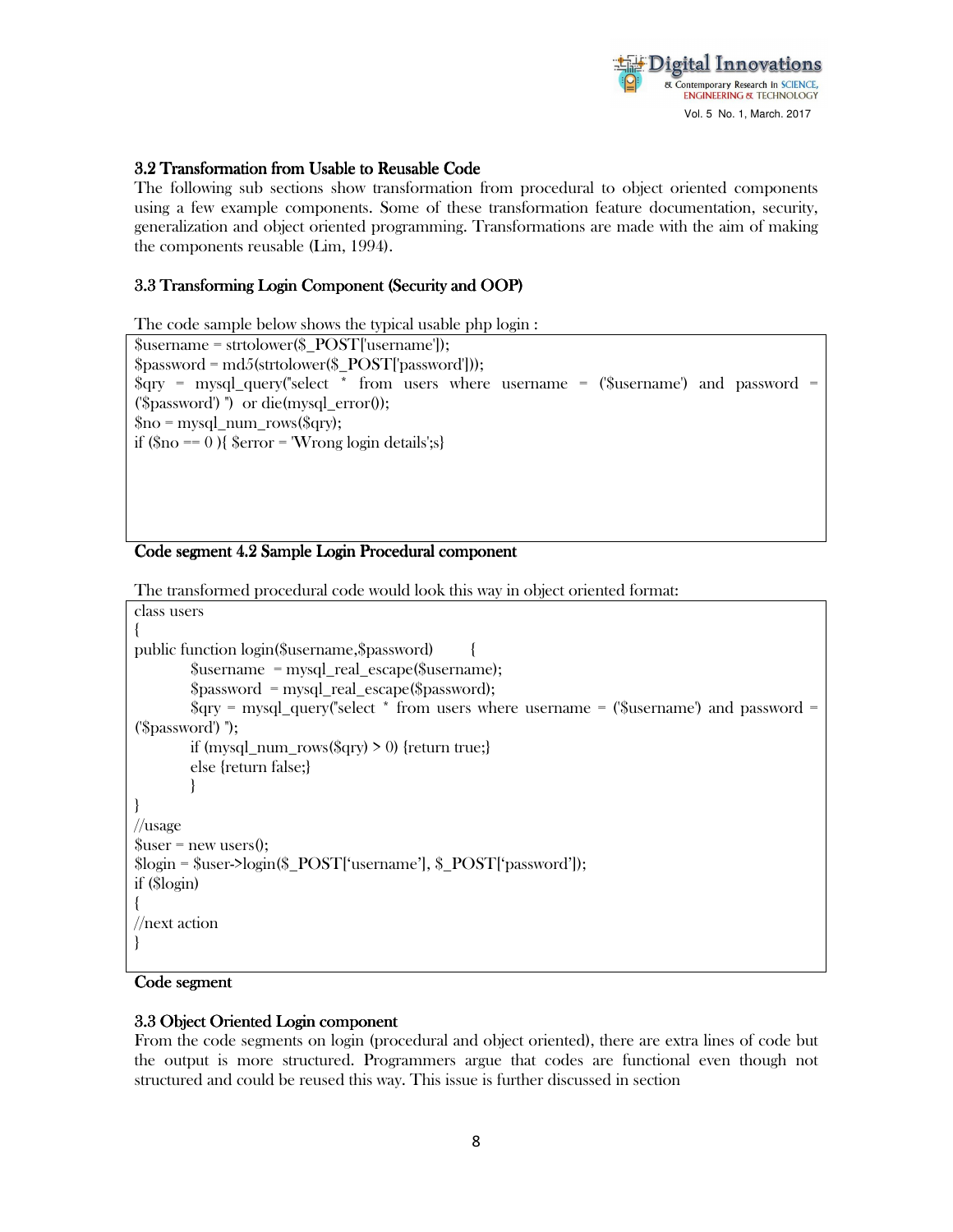

# Transforming Data Base Manipulation Code (Security and OOP)

The code segments below show the common components used in inserting, updating and deleting data in database table. It is entirely usable and meets the functionality demanded in the web application.

 $\langle$ ?php \$result=mysql\_query("insert into users values ('\$\_POST['name']','\$\_POST['email']',NULL)"); ?>

#### Code segment 4.4 Database Insert Component

 $\langle \text{?php} \rangle$  $$id = $POST['id']$ ; \$result=mysql\_query("update users set username = '\$\_POST['name']', email = '\$\_POST['email'] where  $id = \frac{1}{3}$ ; ?>

# Code segment 4.5 Database Update Component

 $\langle$ ?php  $$id = $POST['id'];$ \$result=mysql\_query("delete from users where id = \$id "); ?>

#### Code segment 4.6 Database Delete Component

<?php  $$id = $POST['id']$ ; \$result=mysql\_query("select \* from users where (regno LIKE '%\$search%')"); ?>

# Code segment 4.6 Database Search Component

<?php \$con= mysql\_connect('localhost','root',password'); \$db = mysql\_select\_db('school',\$con); ?>

#### Code segment 4.6 Database Connect Component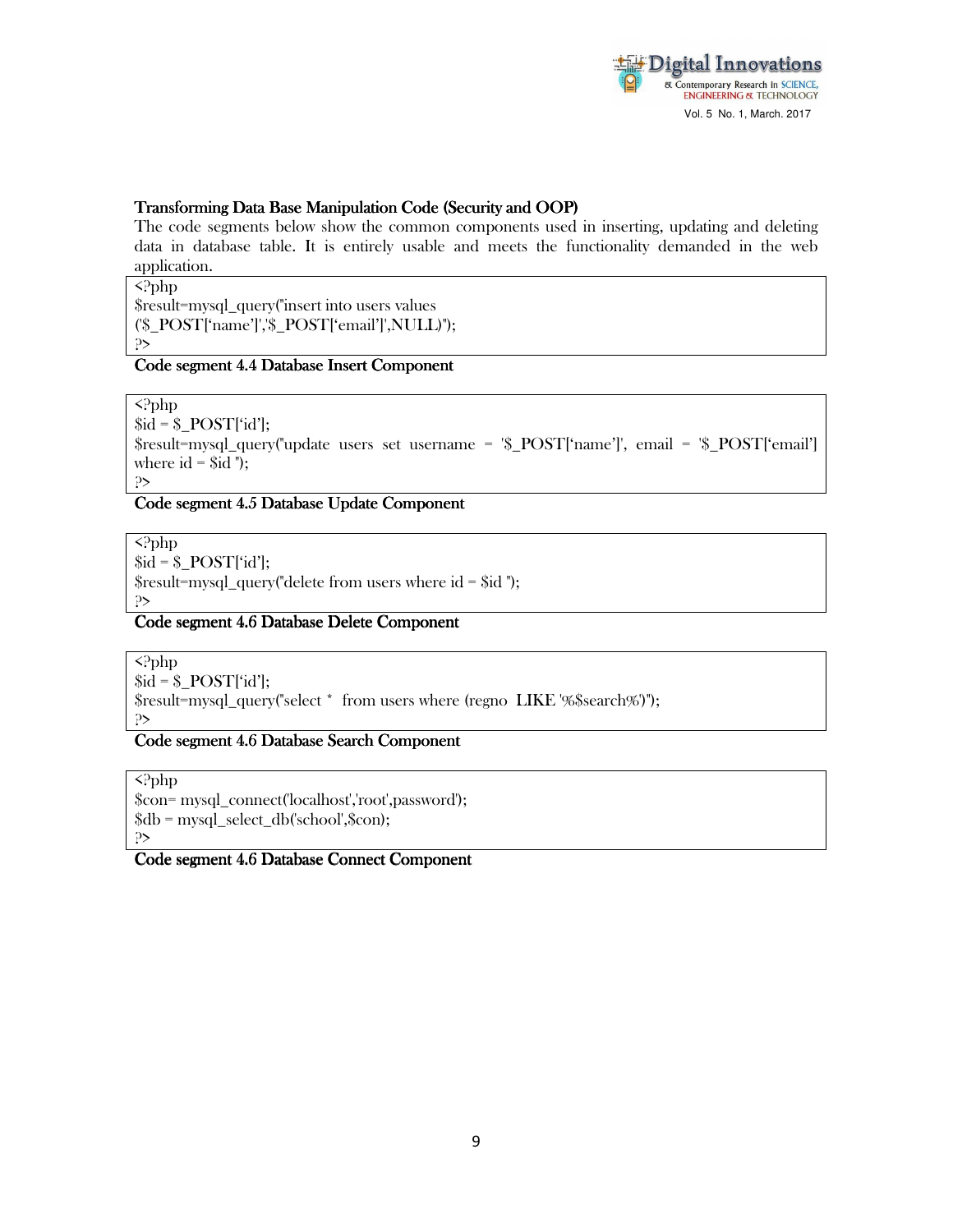

Transforming these components to object oriented format, we have:

| $\langle$ ?php                                                                                                                                                                                                                                                                                                                                                                                                  |
|-----------------------------------------------------------------------------------------------------------------------------------------------------------------------------------------------------------------------------------------------------------------------------------------------------------------------------------------------------------------------------------------------------------------|
| <b>Class Database</b>                                                                                                                                                                                                                                                                                                                                                                                           |
| Public function connect(\$db,\$host,\$user,\$pass)<br>try $\{$<br>\$mysql = new PDO ("mysql:dbname=\$db;host=\$host,\$user,\$pass");<br>} catch (PDOException \$e)<br>{ return 'Connection failed: '. \$e->getMessage(); }                                                                                                                                                                                      |
| Public function insert(\$table,\$colums,\$values){<br>\$qry = mysql_query("insert into \$table values (\$values)");                                                                                                                                                                                                                                                                                             |
| Public function delete(\$table,\$id,\$value){<br>\$qry = mysql_query("delete from \$table where \$id = \$value");                                                                                                                                                                                                                                                                                               |
| Public function update(\$table,\$id,\$idval,\$colums,\$values){<br>$\&$ columns = split(',', $\&$ columns);<br>$\text{\$values} = \text{split}(\cdot, \cdot, \text{\$values});$<br>$$sizeCol = $izeof($columns);$<br>$$items =$ ";<br>For (\$i=0;\$i<\$sizeCol;\$i++)<br>${\text{$iitems = $columns[$i]}.}' = \text{$values[$i]};}$<br>\$qry = mysql_query("update \$table set \$items, where \$id = \$idval"); |
| $\sqrt{\rm}$ example usage                                                                                                                                                                                                                                                                                                                                                                                      |
| // $\delta$ database = new Database();<br>// \$database-> connect('dbname','myhost','myuser','mypass');<br>// \$database-> insert('users','username,password','test1,pass1');<br>// \$database-> update('users','username,password','test1,pass1');<br>// \$database-> delete('users',1);                                                                                                                       |
| $\geq$                                                                                                                                                                                                                                                                                                                                                                                                          |

L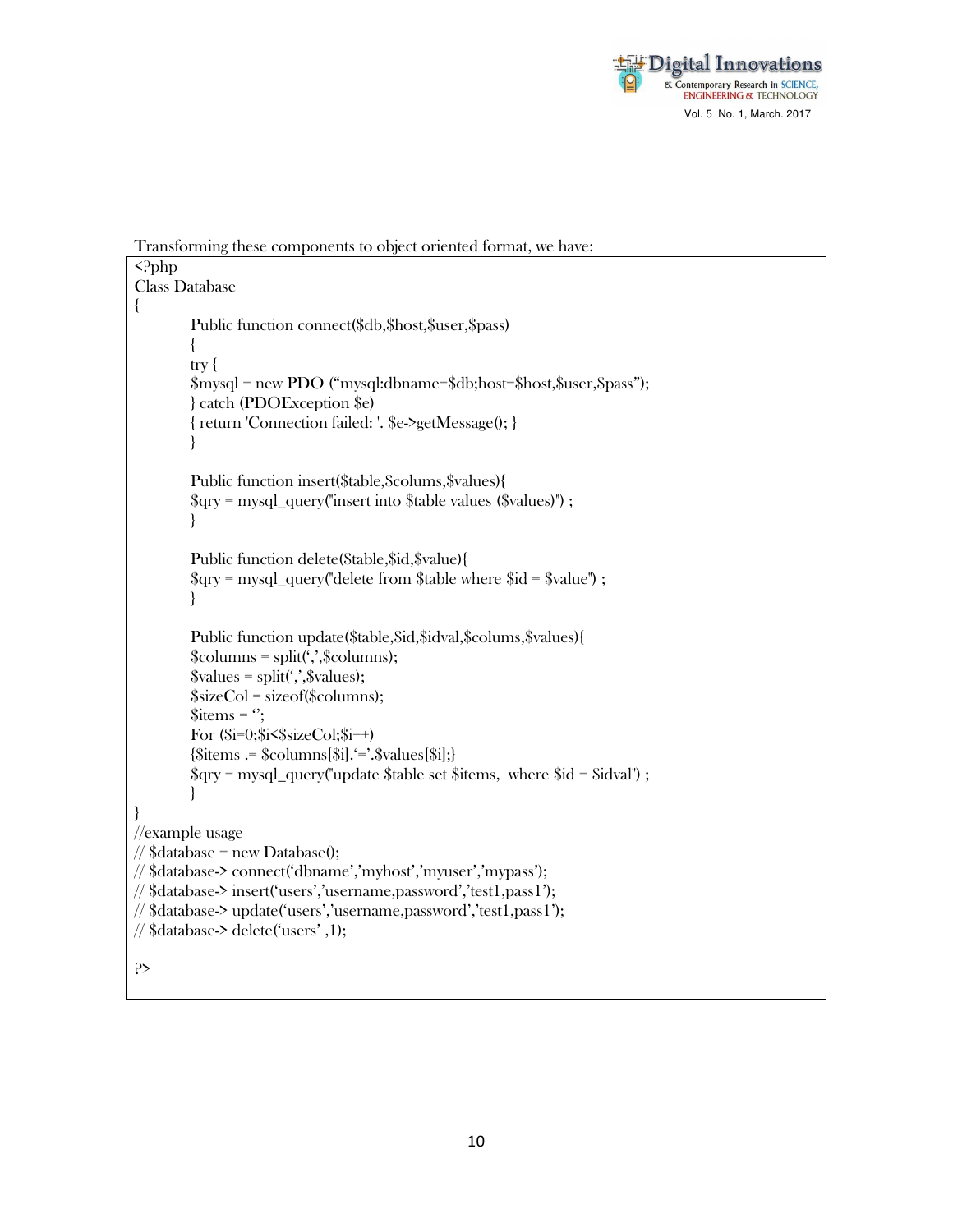

# Transforming SMS Sending Code (OOP)

Sending SMS from web applications designed using php can be achieved using the code segment below. The SMS services provider is xwireless.net.

## \$thestring=

'http://SMSc.xwireless.net/API/WebSMS/Http/v1.0a/index.php?username=marstext.com&password

=Switbai.2014\_rome&sender=Switbai&to='.\$tempmobile.'&message='.\$msg;

 $$url = $the string;$ 

 $\delta$ ch = curl init();

curl\_setopt(\$ch, CURLOPT\_URL,\$url);

curl\_setopt(\$ch, CURLOPT\_RETURNTRANSFER, 1);

 $\text{Contents} = \text{curl\_exec} (\text{$\text{Sch}$});$ 

curl\_close (\$ch);

//////end of sending SMS

# Code segment Object Oriented component for sending SMS

#### Transforming Mailing Code (Documentation and Robustness)

The php mailing component commonly used in contact forms and automated mail responses is shown below:

// send mail

mail("webmaster@example.com",\$subject,\$message,"From: \$from\n");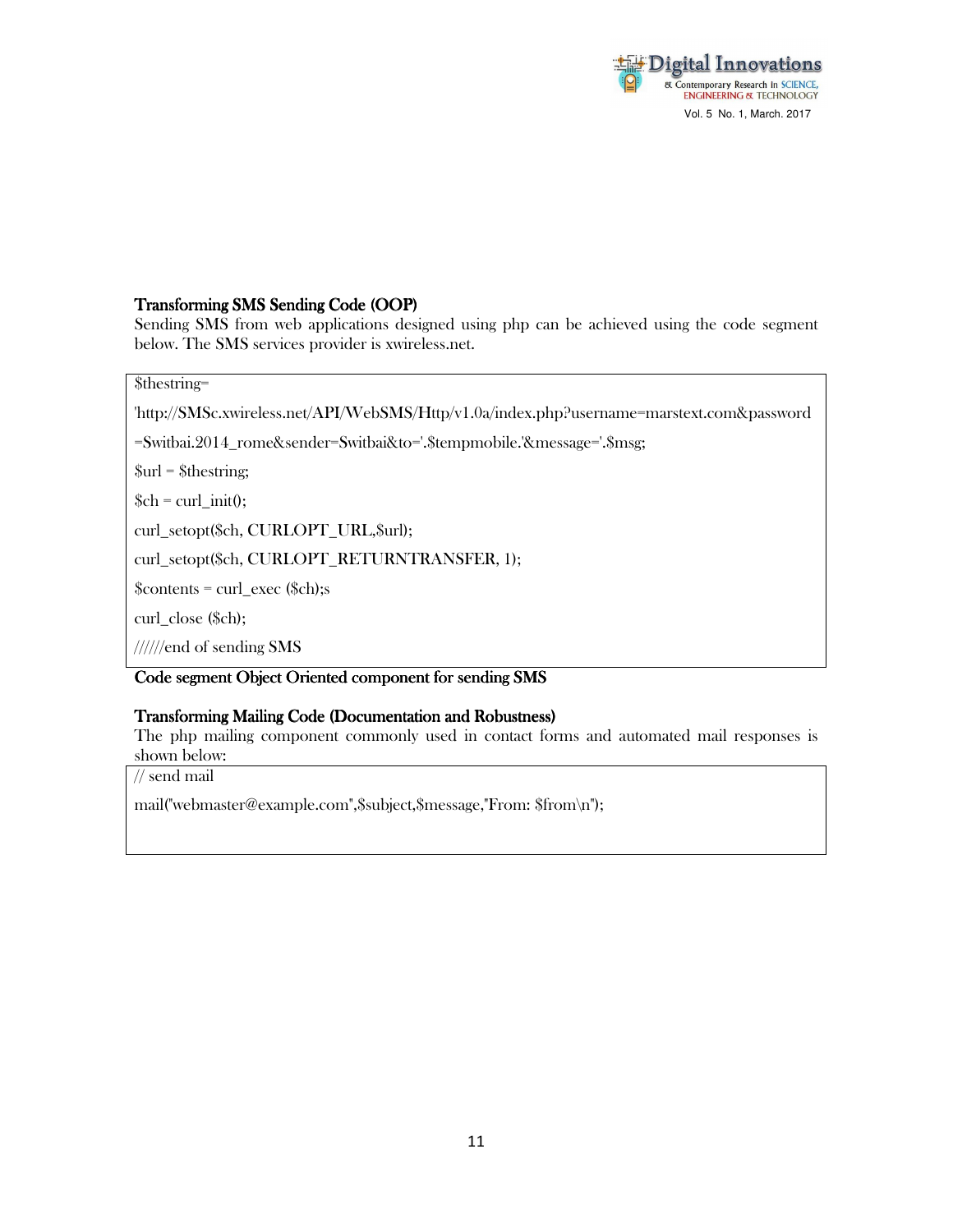

This usable code lacks robustness and reusability. The code segment below shows the more robust form:

 $\langle$ ?php require 'PHPMailerAutoload.php'; \$mail = new PHPMailer; \$mail->isSMTP(); // Set mailer to use SMTP \$mail->Host = 'smtp1.example.com;smtp2.example.com'; // Specify main and backup SMTP servers \$mail->SMTPAuth = true; // Enable SMTP authentication  $$mail-ylsername = 'user@example.com';$  // SMTP username \$mail->Password = 'secret'; // SMTP password \$mail->SMTPSecure = 'tls'; // Enable encryption, 'ssl' also accepted \$mail->From = 'from@example.com'; \$mail->FromName = 'Mailer'; \$mail->addAddress('joe@example.net', 'Joe User'); // Add a recipient \$mail->addAddress('ellen@example.com'); // Name is optional \$mail->addReplyTo('info@example.com', 'Information'); \$mail->addCC('cc@example.com'); \$mail->addBCC('bcc@example.com');  $$mail>WordWrap = 50;$  // Set word wrap to 50 characters \$mail->addAttachment('/var/tmp/file.tar.gz'); // Add attachments \$mail->addAttachment('/tmp/image.jpg', 'new.jpg'); // Optional name \$mail->isHTML(true); // Set email format to HTML \$mail->Subject = 'Here is the subject';  $\delta$ mail->Body = This is the HTML message body  $\delta$ >in bold! $\delta$ '; \$mail->AltBody = 'This is the body in plain text for non-HTML mail clients'; if(!\$mail->send()) { echo 'Message could not be sent.'; echo 'Mailer Error: ' . \$mail->ErrorInfo; } else { echo 'Message has been sent'; }

From the code sample, it is seen that transforming the component from usable to reusable component makes for more lines of code and documentation. This would make future use easier and give the programmer more flexibility and features to manipulate.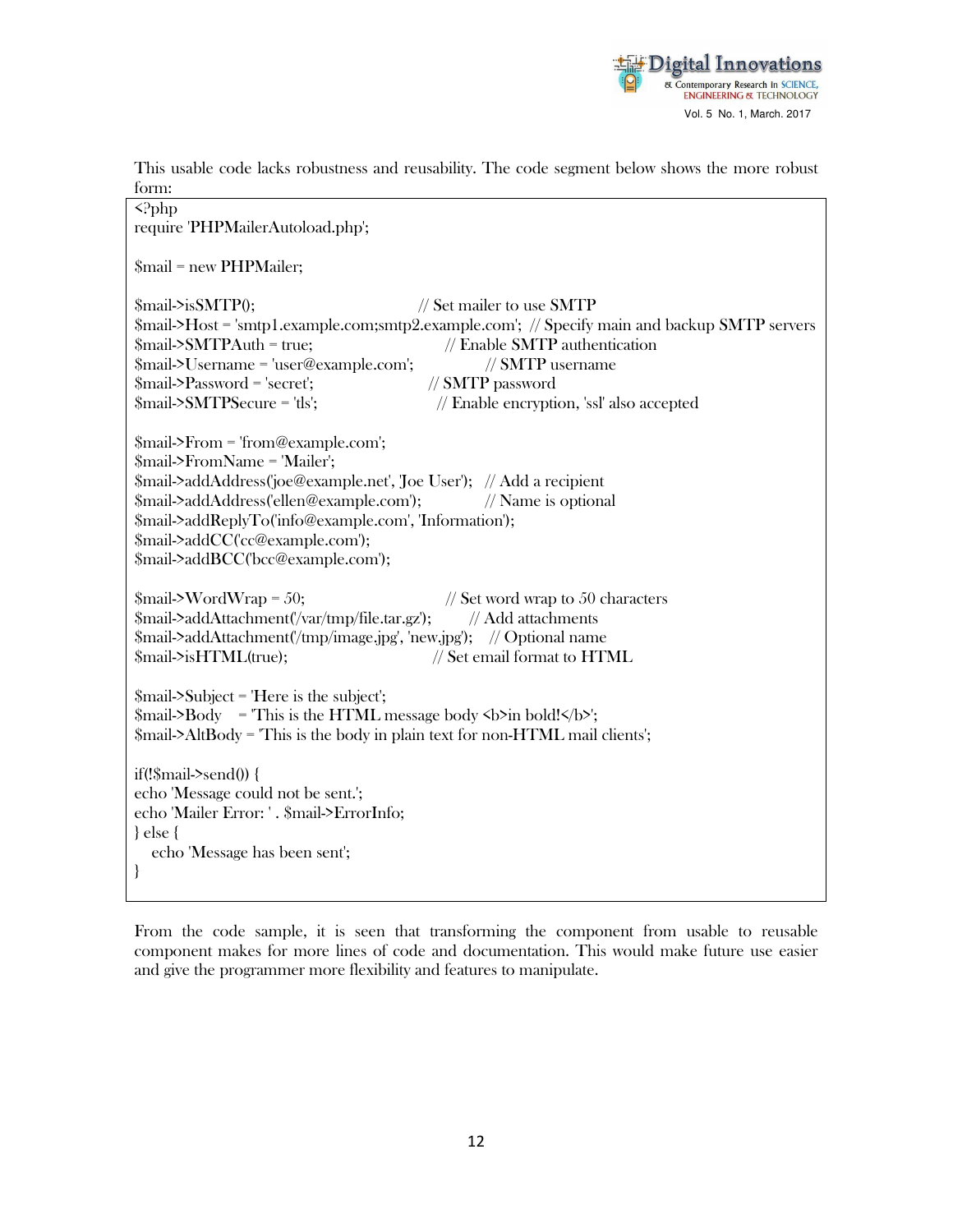

# Transforming Sign Out Code (Generalization) Transforming Sign Code (Generalization)

The code segment below is used in carrying out a signout operation in web applications using php.

 $\langle$ ?php session\_start(); session\_destroy(); header ('Location: index.php'); ?>

Transforming this code would aim at making it more general thus:

 $\langle$ ?php session\_start(); session\_destroy(); \$destination = \$\_GET['destination]; header ('Location: \$destination); ?> /\* usage Signout.php?destination=destination.php \*/

From the code segment, effort was made to make the code reusable by making the destination generic after sign out has being completed. This same logic could be applied to the login form.

#### Adding Enhancement Features

Kelleher (2010) showed that in order for the web application components to meet the test of time, features such as security, robustness and standard must be inputted into the reusable components. Security standards in connecting to databases involve the use of PDO (php data objects) instead of the normal procedural unsecure connection methods adopted by programmers. The code segment below shows a reusable PDO database connection component. It could be concluded that transformation from usable to reusable components require effort to make the component robust, secure and well documented.

<?php try { \$mysql = new PDO ('mysql:dbname=example;host=localhost','root','password'); } catch (PDOException \$e) {echo 'Connection failed: '. \$e->getMessage();} //usage \$user = new User('testuser','password',\$mysql); ?>

From the code segment, such security feature could be added during the transformation from procedural to object oriented programming. Transformation to reusable components should also include some form of robustness and generic variable usage (Tramontana, 2009).

# 4. CONCLUSION

Web application component reuse means making use of usable web application components by transforming such components from usable to reusable components. Such transformations would involve removing hard coding, making procedural components object oriented, adding documentation and carrying out testing.